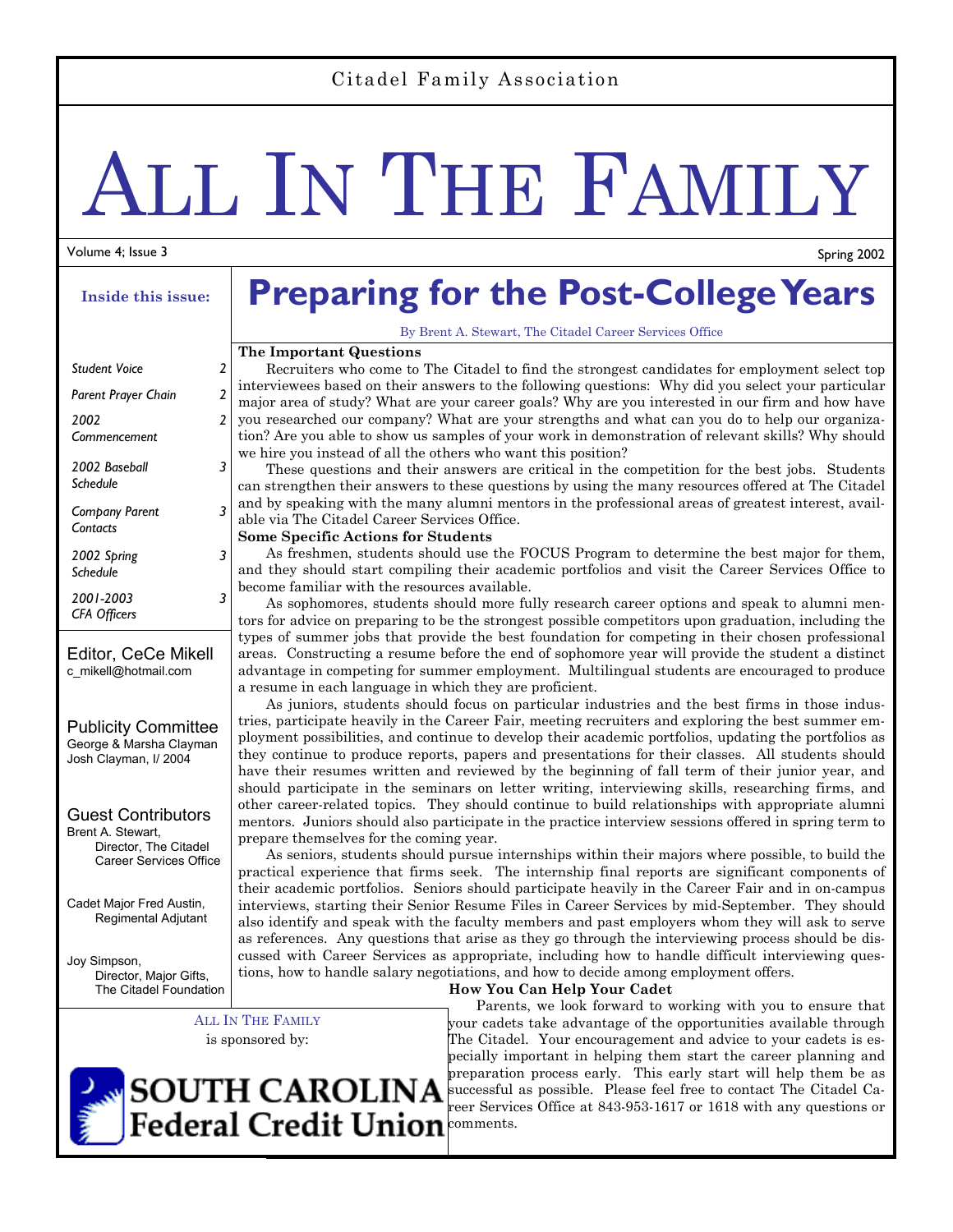to come together, share their faith, and provide or ask for spiritual

 To join the list, go to http://www.citadelprayerchain.org and submit your email address to join the list. To submit a prayer request, email Dorothy Skipper at

 In the past two years, we have prayed for injured athletes, rides

 New in 2000 and open to parents of all faiths, the Citadel Family Association Parents' Prayer Chain is a wonderful way for parents

**Prayer Chain** 

guidance for their cadets.

skipfam@aol.com.

## **Graduation Present Family Association Idea List**

If you haven't gotten your senior a graduation present yet, here are a few suggestions:

A lifetime membership to the Citadel Alumni Association—NOTE: before graduation, it only costs \$400; on graduation day the price goes up to \$500 and again to \$700 a year after graduation. Contact The Citadel Alumni Association at 843-953-7696 for more information.

Using leftover class photographs, begin a scrapbook of Citadel memories and treasures.

Using the vast number of leftover uniform items and t-shirts, create a memory quilt. Believe it or not, the guys like these too!!

Have your cadets' diploma framed using the designs offered through The Gift Shop.



Cadet Major Fred Austin, 2001-2002 Regimental Adjutant

 Most visitors to The Citadel know me as "the guy with the cool stripes" or "the one who yells alot at parade." While both of these are true, the position of Regimental Adjutant involves a lot more than what many people get to see.

 The Adjutant is Third in Command of the Corps and has many assigned duties. Directing the Corps during parade is symbolic of one of the main missions of the Adjutant: facilitating communication throughout the Corps. The Adjutant coordinates and makes all announcements in the Mess Hall as well as ensures distribution of memos and other official documents in the Corps. The position also requires working with the Commandant's department when changes in administrative procedures are needed.

 Many of the Adjutant's duties overlap other functional areas of the Corps. For example, Accountability at special details formed by the Regimental Sergeant Major is the Adjutant's responsibility. Supervision of guard

teams is the responsibility of the Regimental Provost Marshall; however the Adjutant provides consolidated guard rosters for the regiment so a proper schedule of guard teams can be maintained. Weekend duty teams, which are responsible for the company during weekends, are the responsibility of company First Sergeants. The Regimental Adjutant keeps a roster of these cadets in case someone in the company needs to be contacted during periods of general leave.

 Being the Adjutant means preparing for a variety of duties beyond those specifically assigned. This requires one to be familiar with all aspects of the Corps; operations, security, and administration are all possible areas in which the Adjutant's assistance may be needed. The position of Regimental Adjutant carries heavy responsibilities, but being able to wear the "cool stripes" and "yelling alot at parade" make it easier to deal with daily responsibilities and unexpected duties.

### **Commencement Week Schedule**

#### **THURSDAY, MAY 9**

11:00 a.m. Mark Clark *Who's Who* Awards Presentation 1:30 p.m. Summerall Field Star of the West Finals 3:45 p.m. Summerall Field Review and Presentation of Awards 7:30 p.m. Summerall Chapel Baccalaureate Service

#### **FRIDAY, MAY 10**

| $9:30$ a.m.                           | McAlister       |
|---------------------------------------|-----------------|
| Alumni Fathers' Legacy Shot           |                 |
| 10:00a.m.                             | McAlister       |
| Alumni Father's Meeting               |                 |
| 11:00a.m.                             | Summerall Field |
| Review for Board of Visitors          |                 |
| $12:00$ p.m.                          | Holliday Center |
| Life Membership Ceremony for The      |                 |
| Citadel Alumni Association            |                 |
| $2:15$ p.m.                           | Summerall Field |
| 2003 Summerall Guards                 |                 |
| $3:00$ p.m.                           | Summerall Field |
| Graduation Parade (Long Gray Line)    |                 |
| $4:00$ p.m.                           | Quarters One    |
| Senior Garden Party hosted by General |                 |
| and Mrs. Grinalds                     |                 |

#### **SATURDAY, MAY 11**

9:30 a.m. McAlister Commencement of South Carolina Corps of Cadets (**Admission by ticket only.** *SEATING BY 9:20 A.M. !* )

Special Notes:

- Announcements are NOT commencement admission tickets. Each cadet receives 10 admission tickets.
- Commencement Information Booklets are scheduled to be mailed to parents/guardians of graduating cadets at the end of March/first of April.
- Parking is first come-first served. Shuttle service will be available from Johnson Hagood Stadium. Handicapped parking is extremely limited on campus.

For handicapped seating or signing for the hearing impaired, call Cadet Activities at 843-953-5111

For more information, contact the Office of the Provost at 843-953-5007. Also, check The Citadel's website at www.citadel.edu for any additional commencement information.

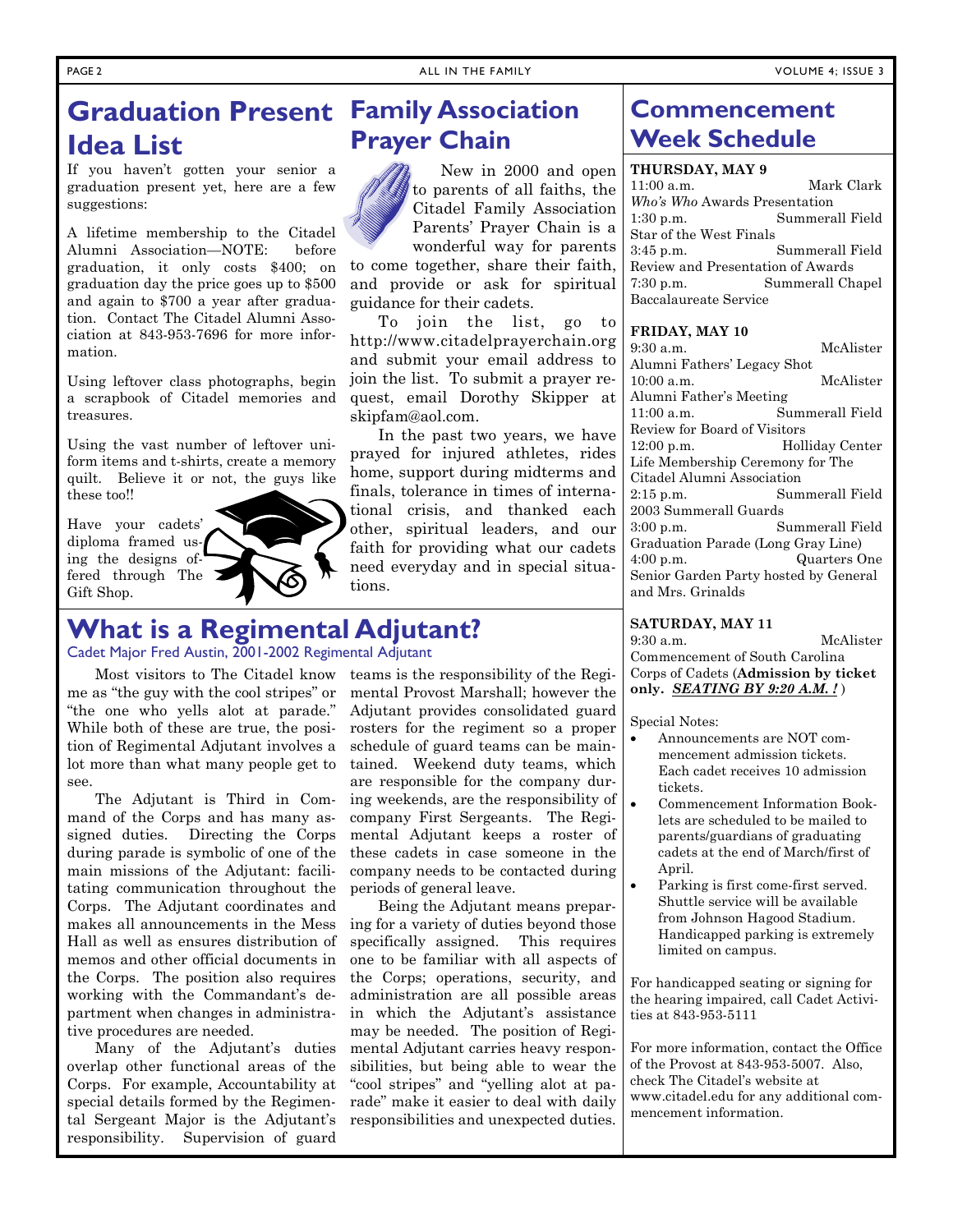#### **Spring Calendar**  3/29 Alpha—Brian & Dianne Cahill 2004 / 803-865-2395 **CFA Phone List 2002 Baseball**  3/15 6:00 p.m.

Bravo—Mike & Linda Shute 2004 / 856-935-9127 Charlie—Frankie & Shirley Cook 2003 / 803-791-1860 Delta—Stan & Dianne Townsend 2003 / 843-881-6590 PB—Chris Lynn 2004 / 864-573-8900 Echo—Gene & Leslie Skibitsky 2003 / 207-562-7095 F Troop—Ed & Cindy Piper 2004 / 910-455-6942 Golf—Jim & Lynda Dunn 2003 / 843-795-8889 Hotel—Richard&Brenda Conwill 2003 / 904-292-0656 Band—Bill & Cydney Kastner 2002 / 843-781-4251 India—Ben & Carol Salvatini 2004 / 843-875-3709 Kilo—Jack&Dorothy Skipper 2003 / 803-366-0665 Lima—Bob and Clare Jones 2005 / 864-288-9405 Mike—Dan & Paula Cannon 2003 / 352-694-5449 Nov.—Charles&Ann Lawson 2003 / 864-226-1566 Oscar—John & Mary Braeunig 2004 / 864-250-9032 Romeo—Randy&Elaine Cuthbertson 2005 / 843-579-0415 Tango—Teresa & Finbar O'Reilly 843-762-3685



**As our 2002 parents send their sons and daughters into the great wide world on May 11, 2002, we will need new cadets' parents to become our Company Contact Representatives. If you can become one of our company contacts, please send your name, phone number, and cadet's class year to Secretary Sherry Shults at CSshults@msn.com.**

| 3/15 | 6:00 p.m.                  |
|------|----------------------------|
|      | Appalachian State          |
| 3/16 | 2:00 p.m.                  |
|      | Appalachian State          |
| 3/17 | 1:00 p.m.                  |
|      | Appalachian State          |
| 3/27 | 7:00 p.m.                  |
|      | <b>USC</b>                 |
| 3/29 | 6:00 p.m.                  |
|      | East Tennessee St.         |
| 3/30 | $2:00$ p.m.                |
|      | East Tennessee St.         |
| 3/31 | $1:00$ p.m.                |
|      | East Tennessee St.         |
| 4/3  | $7:00$ p.m.                |
|      | <b>Charleston Southern</b> |
| 4/12 | 6:00 p.m.                  |
|      | <b>UNC-Greensboro</b>      |
| 4/13 | $2:00$ p.m.                |
|      | UNC-Greensboro             |
| 4/14 | $1:00$ p.m.                |
|      | <b>UNC-Greensboro</b>      |
| 4/27 | 1:00 & 4:00 p.m.           |
|      | Wofford College            |
| 4/28 | $1:00$ p.m.                |
|      | Wofford College            |
| 4/30 | 5:00 p.m.                  |
|      | Coastal Carolina           |
| 5/22 | <b>SOCON</b>               |
|      | Tournament                 |
|      |                            |
|      |                            |

**Schedule & ticket information at http://citadelsports.com**

Spring Furlough Begins 4/7 Spring Furlough Ends 4/8 Classes Resume 4/30 Last Day of Classes 5/1 Exams Begin 5/7 Exams End 5/11 Class of 2002 Commencement



**\*Based on the schedule posted on The Citadel's web site at www.citadel.edu/cgibin/calnet.pl.**

#### **A N N O U N C E M E N T !**

 $\Phi = \Phi = \Phi$ 

**ALL IN THE FAMILY** will soon be looking for a new editor! If you are interested in editing the CFA's quarterly newsletter, please contact CeCe Mikell at c\_mikell@hotmail.com .

❖

## **The 2001-2003 Citadel Family Association Officers**

#### **Chairperson**

Daniel and Kathy Pascazio 202 Sheffield Lane Summerville, SC 29485 843-873-8965 (H) dpascazio@sdkc.com danielvpascazio@aol.com Cadet: Nick Pascazio Alpha 2002



#### **Vice Chairperson**

Jerry and Cindy Wiley 710 West Nuzum Street Fruitland, FL 34731-2054 352-787-8814 (H) jwiley1234@earthlink.net Cadet: Robert Wiley F-Troop 2002



#### **Secretary**

Charles and Sherry Shults 111 Natalia Lane Lexington, SC 29072 803-957-6162 (H) CSshults@msn.com sshults@scheart.com Cadet: Dallas Shults November 2003